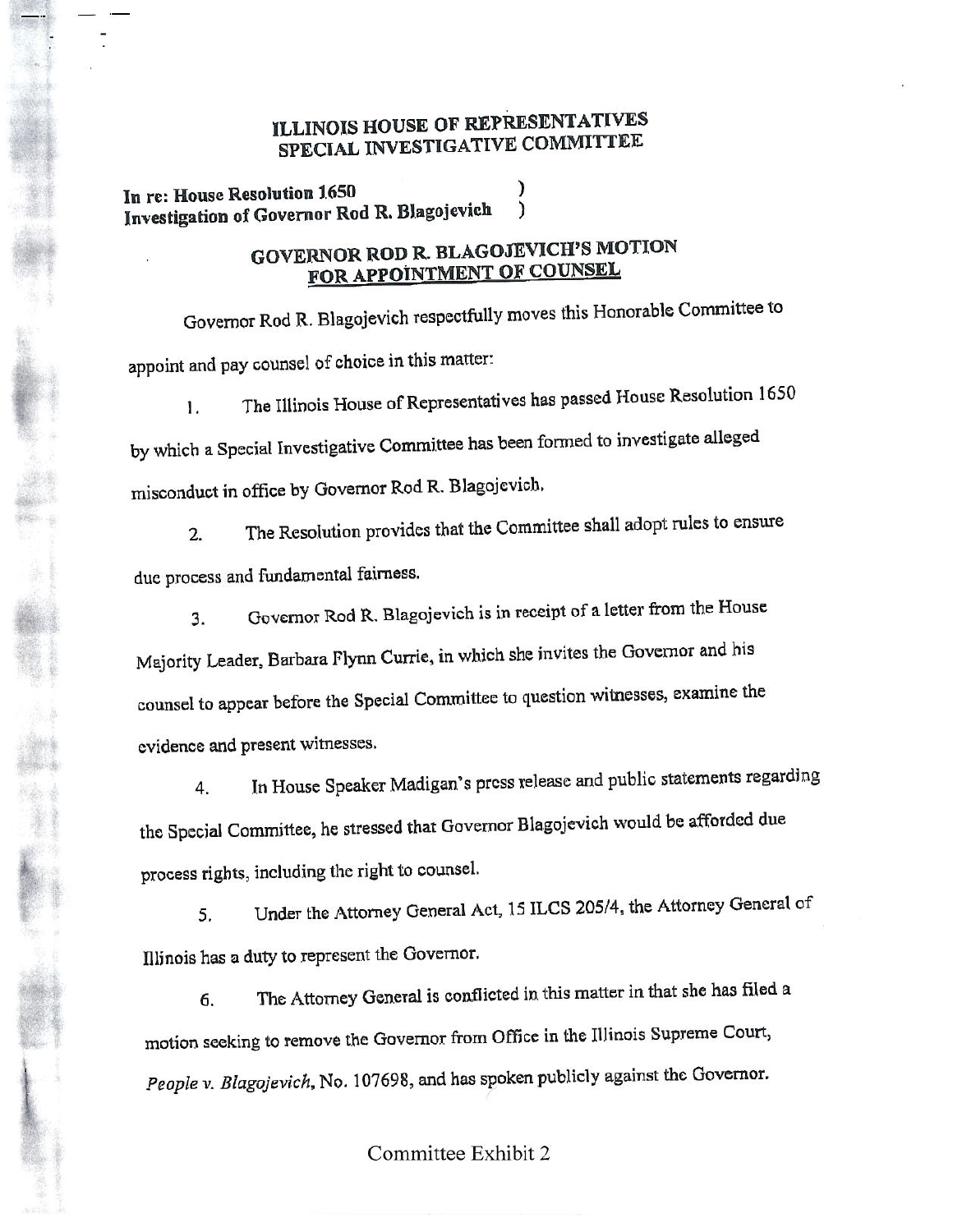7. **The matters before this Committee relate to aninvestigation of alleged** actions by Governor Blagojevich while in office. The Attorney General cannot represent **the Governo<sup>r</sup> inthis matter. Fundamental fairness and the constitutional rights to due process** and **counsel dictate that counsel** ofthe **Governor's choicebe appointed and paid to represent the Governor before this Committee and all matters inwhich the Attorney** General is charged by statute to represen<sup>t</sup> the Governor. See *Ware v. illinois, <sup>37</sup>* ru.ceci 43,1985 WL 729645 (1985).

8. Attorneys Edward M. Genson, Sheldon Sorosky and Eli Rosenbloom are **Governor** Blagcjevich's **counsels** of choice.

Respectfully submitted,

EDWARDM. GENSON GENSON & GILLESPIE 53 W. Jackson Blvd., Suite 1420 Chicago, IL 60604 (312) 726-9015

Committee Exhibit 2